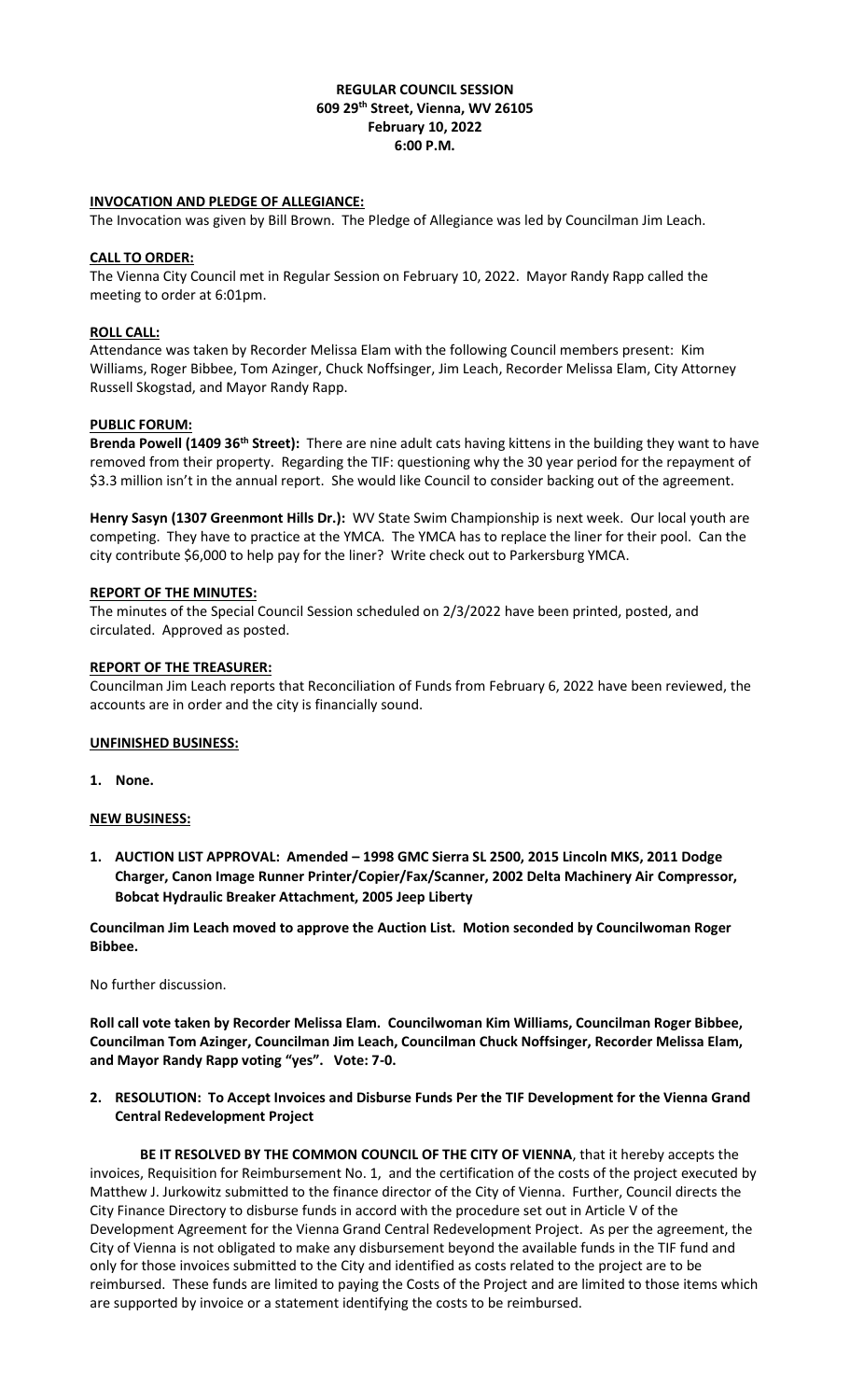Further, where funds in the TIF Fund are insufficient to pay a reimbursement, the reimbursement shall be funded from funds available on deposit when, and if, such monies become available for reimbursement.

**Councilman Jim Leach moved to approve the resolution to accept invoices and disburse funds per the TIF development for the Vienna Grand Central Redevelopment Project. Motion seconded by Councilman Tom Azinger.** 

No further discussion.

**Roll call vote taken by Recorder Melissa Elam. Councilwoman Kim Williams, Councilman Roger Bibbee, Councilman Tom Azinger, Councilman Jim Leach, Councilman Chuck Noffsinger, Recorder Melissa Elam, and Mayor Randy Rapp voting "yes". Vote: 7-0.**

**3. RESOLUTION: Appointing Melissa Elam as Council Representative to the Vienna Board of Parks and Recreation**

BE IT RESOLVED BY THE COMMON COUNCIL OF THE CITY OF VIENNA, that as per Vienna Municipal Code 137.03(a)(4), **Melissa Elam**, a duly elected member of Vienna City Council, is hereby appointed as the council representative to the Vienna Board of Parks and Recreation for a full one year term [137.04(b)].

**Councilman Chuck Noffsinger moved to approve the resolution appointing Melissa Elam as Council Representative to the Vienna Board of Parks and Recreation. Motion seconded by Councilman Tom Azinger.** 

No further discussion.

**Roll call vote taken by Recorder Melissa Elam. Councilwoman Kim Williams, Councilman Roger Bibbee, Councilman Tom Azinger, Councilman Jim Leach, Councilman Chuck Noffsinger, and Mayor Randy Rapp voting "yes". Vote: 6-0. Recorder Elam did not vote.**

**4. RESOLUTION: Approving the Re-appointment of Lou Molinaro to the Vienna Board of Parks and Recreation**

**BE IT RESOLVED BY THE COMMON COUNCIL OF THE CITY OF VIENNA**, that, **Lou Molinaro**, a qualified citizen of the City of Vienna, is hereby re-appointed to serve as a member of the Vienna Board of Parks and Recreation. The new term will expire 2/2025.

**Councilman Chuck Noffsinger moved to approve the resolution re-appointing Lou Molinaro to the Vienna Board of Parks and Recreation. Motion seconded by Councilman Tom Azinger.** 

No further discussion.

**Roll call vote taken by Recorder Melissa Elam. Councilwoman Kim Williams, Councilman Roger Bibbee, Councilman Tom Azinger, Councilman Jim Leach, Councilman Chuck Noffsinger, Recorder Melissa Elam, and Mayor Randy Rapp voting "yes". Vote: 7-0.** 

**5. RESOLUTION: Approving the Re-appointment of Barbara Joyce to the Vienna Board of Parks and Recreation**

**BE IT RESOLVED BY THE COMMON COUNCIL OF THE CITY OF VIENNA**, that, **Barbara Joyce**, a qualified citizen of the City of Vienna, is hereby re-appointed to serve as a member of the Vienna Board of Parks and Recreation. The new term will expire 2/2025.

**Councilman Chuck Noffsinger moved to approve the resolution re-appointing Barbara Joyce to the Vienna Board of Parks and Recreation. Motion seconded by Councilman Tom Azinger.** 

No further discussion.

**Roll call vote taken by Recorder Melissa Elam. Councilwoman Kim Williams, Councilman Roger Bibbee, Councilman Tom Azinger, Councilman Jim Leach, Councilman Chuck Noffsinger, Recorder Melissa Elam, and Mayor Randy Rapp voting "yes". Vote: 7-0.** 

**6. RESOLUTION: Approving the Re-appointment of Mike Flanagan to the Board of Zoning Appeal**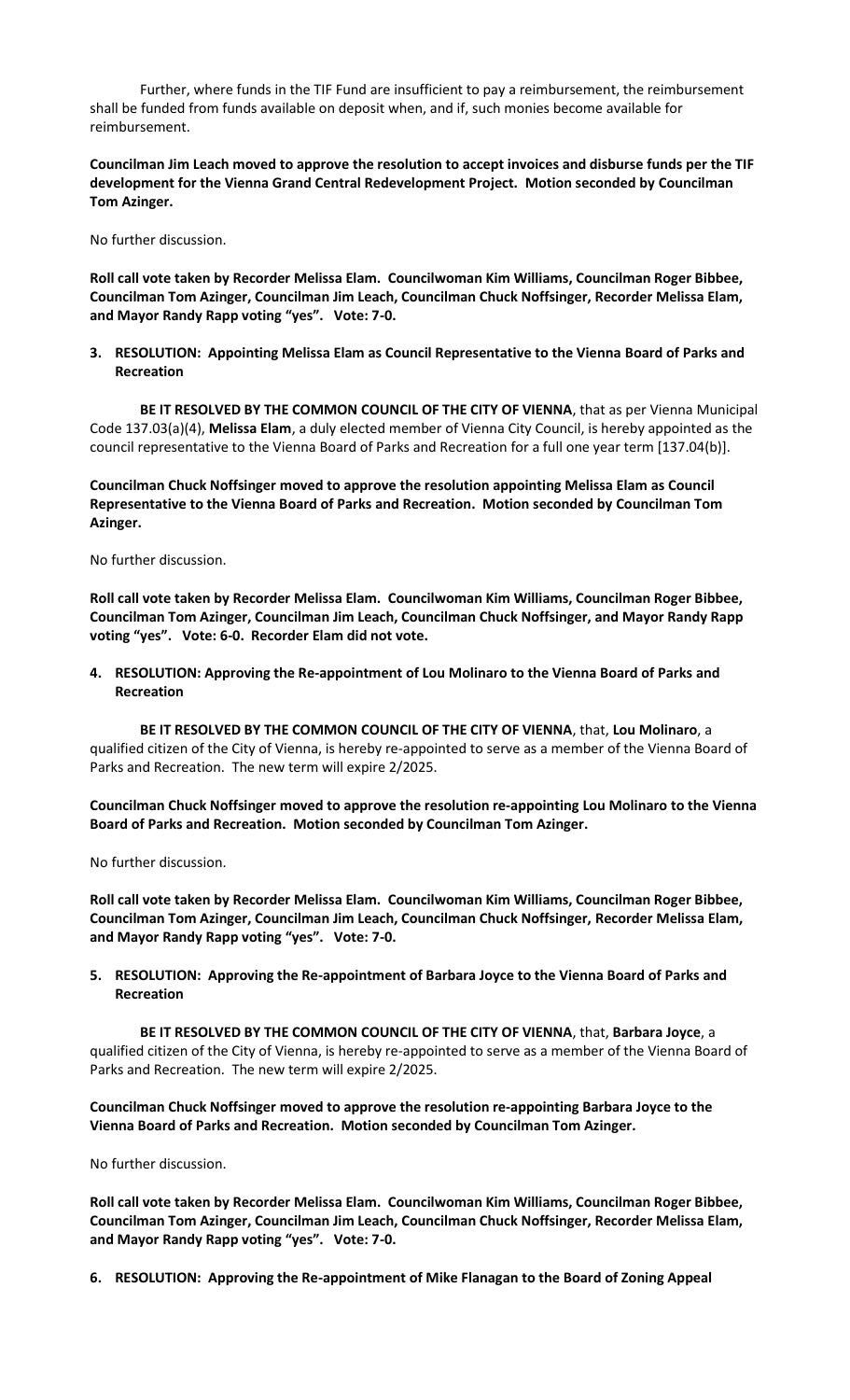**BE IT RESOLVED BY THE COMMON COUNCIL OF THE CITY OF VIENNA**, that, **Mike Flanagan**, a

qualified citizen of the City of Vienna, is hereby re-appointed to serve as a member of the Board of Zoning Appeal. The new term will expire 2/2023.

**Councilman Roger Bibbee moved to approve** the resolution re-appointing Mike Flanagan to the Board of Zoning Appeal**. Motion seconded by Councilman Jim Leach.** 

No further discussion.

**Roll call vote taken by Recorder Melissa Elam. Councilwoman Kim Williams, Councilman Roger Bibbee, Councilman Tom Azinger, Councilman Jim Leach, Councilman Chuck Noffsinger, Recorder Melissa Elam, and Mayor Randy Rapp voting "yes". Vote: 7-0.** 

### **7. RESOLUTION: Approving the Re-appointment of Ron Hendrix to the Board of Zoning Appeal**

**BE IT RESOLVED BY THE COMMON COUNCIL OF THE CITY OF VIENNA**, that, **Ron Hendrix**, a qualified citizen of the City of Vienna, is hereby re-appointed to serve as a member of the Board of Zoning Appeal. The new term will expire 2/2024.

**Councilman Jim Leach moved to approve the resolution re-appointing Ron Hendrix to the Board of Zoning Appeal. Motion seconded by Councilman Roger Bibbee.** 

No further discussion.

**Roll call vote taken by Recorder Melissa Elam. Councilwoman Kim Williams, Councilman Roger Bibbee, Councilman Tom Azinger, Councilman Jim Leach, Councilman Chuck Noffsinger, Recorder Melissa Elam, and Mayor Randy Rapp voting "yes". Vote: 7-0.** 

# **8. RESOLUTION: Approving the Re-appointment of Bobbi Lancaster to the Board of Zoning Appeal**

**BE IT RESOLVED BY THE COMMON COUNCIL OF THE CITY OF VIENNA**, that, **Bobbi Lancaster**, a qualified citizen of the City of Vienna, is hereby re-appointed to serve as a member of the Board of Zoning Appeal. The new term will expire 2/2024.

**Councilman Chuck Noffsinger moved to approve the resolution re-appointing Bobbi Lancaster to the Board of Zoning Appeal. Motion seconded by Councilman Tom Azinger.** 

No further discussion.

**Roll call vote taken by Recorder Melissa Elam. Councilwoman Kim Williams, Councilman Roger Bibbee, Councilman Tom Azinger, Councilman Jim Leach, Councilman Chuck Noffsinger, Recorder Melissa Elam, and Mayor Randy Rapp voting "yes". Vote: 7-0.** 

**9. RESOLUTION: Approving the Re-appointment of Gail Gaines to the Board of Zoning Appeal**

**BE IT RESOLVED BY THE COMMON COUNCIL OF THE CITY OF VIENNA**, that, **Gail Gaines**, a qualified citizen of the City of Vienna, is hereby re-appointed to serve as a member of the Board of Zoning Appeal. The new term will expire 2/2025.

**Councilman Jim Leach moved to approve the resolution re-appointing Gail Gaines to the Board of Zoning Appeal. Motion seconded by Councilman Tom Azinger.** 

No further discussion.

**Roll call vote taken by Recorder Melissa Elam. Councilwoman Kim Williams, Councilman Roger Bibbee, Councilman Tom Azinger, Councilman Jim Leach, Councilman Chuck Noffsinger, Recorder Melissa Elam, and Mayor Randy Rapp voting "yes". Vote: 7-0.** 

**10. RESOLUTION: Approving the Re-appointment of Nick Bibbee to the Board of Zoning Appeal**

**BE IT RESOLVED BY THE COMMON COUNCIL OF THE CITY OF VIENNA**, that, **Nick Bibbee**, a qualified citizen of the City of Vienna, is hereby re-appointed to serve as a member of the Board of Zoning Appeal. The new term will expire 2/2025.

**Councilman Jim Leach moved to approve the resolution re-appointing Nick Bibbee to the Board of Zoning Appeal. Motion seconded by Councilman Tom Azinger.**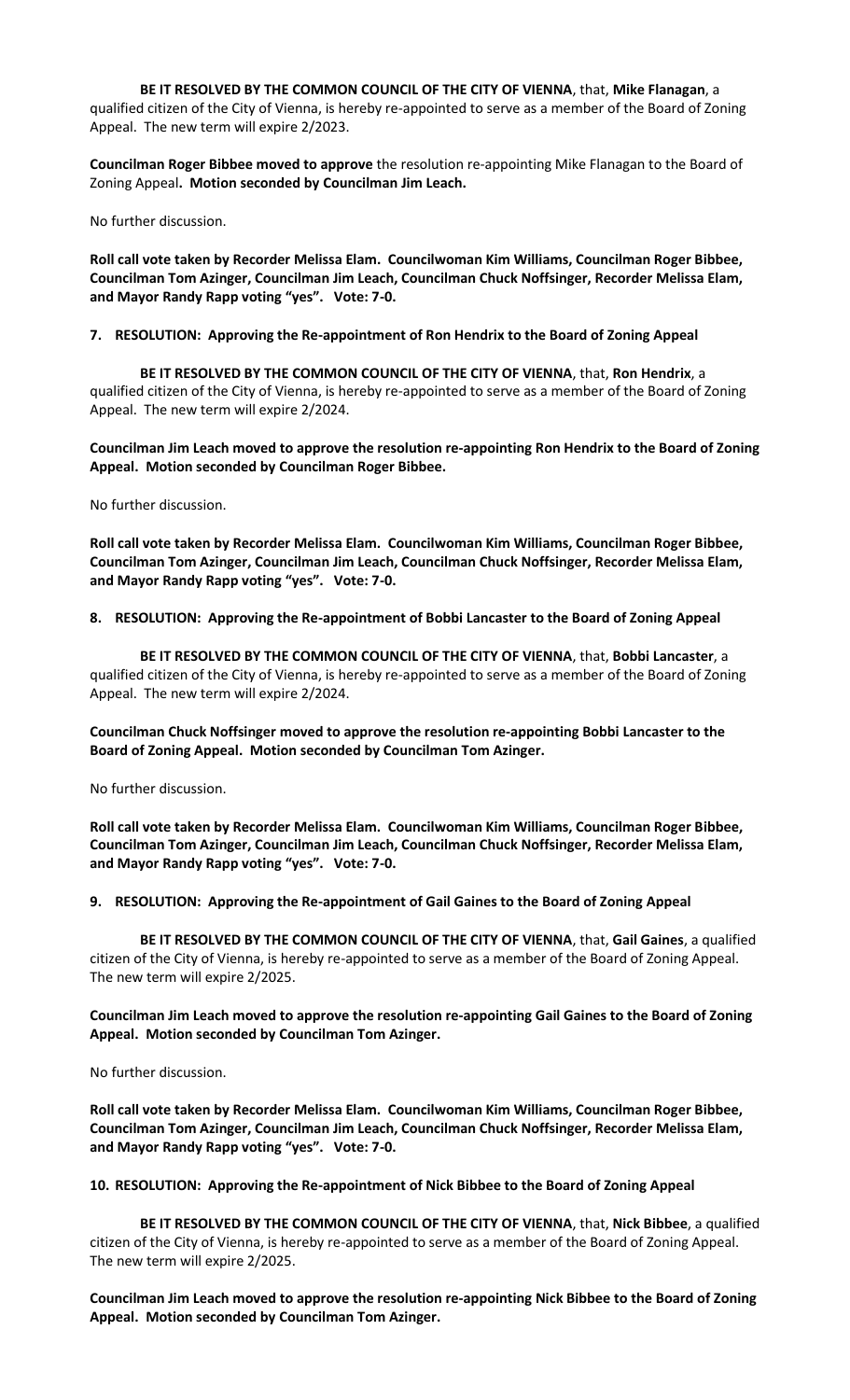No further discussion.

**Roll call vote taken by Recorder Melissa Elam. Councilwoman Kim Williams, Councilman Roger Bibbee, Councilman Tom Azinger, Councilman Jim Leach, Councilman Chuck Noffsinger, Recorder Melissa Elam, and Mayor Randy Rapp voting "yes". Vote: 7-0.** 

**11. RESOLUTION: Approving the Re-appointment of Steve Middleton to the Planning Commission**

**BE IT RESOLVED BY THE COMMON COUNCIL OF THE CITY OF VIENNA**, that, **Steve Middleton**, a qualified citizen of the City of Vienna, is hereby re-appointed to serve as a member of the Planning Commission. The new term will expire 2/2025.

**Councilman Tom Azinger moved to approve the resolution re-appointing Steve Middleton to the Planning Commission. Motion seconded by Councilman Roger Bibbee.** 

No further discussion.

**Roll call vote taken by Recorder Melissa Elam. Councilwoman Kim Williams, Councilman Roger Bibbee, Councilman Tom Azinger, Councilman Jim Leach, Councilman Chuck Noffsinger, Recorder Melissa Elam, and Mayor Randy Rapp voting "yes". Vote: 7-0.** 

**12. RESOLUTION: Approving the Re-appointment of Kelly Craft to the Planning Commission**

**BE IT RESOLVED BY THE COMMON COUNCIL OF THE CITY OF VIENNA**, that, **Kelly Craft**, a qualified citizen of the City of Vienna, is hereby re-appointed to serve as a member of the Planning Commission. The new term will expire 2/2025.

**Councilwoman Kim Williams moved to approve the resolution re-appointing Kelly Craft to the Planning Commission. Motion seconded by Councilman Tom Azinger.** 

No further discussion.

**Roll call vote taken by Recorder Melissa Elam. Councilwoman Kim Williams, Councilman Roger Bibbee, Councilman Tom Azinger, Councilman Jim Leach, Councilman Chuck Noffsinger, Recorder Melissa Elam, and Mayor Randy Rapp voting "yes". Vote: 7-0.**

## **13. RESOLUTION: Approving the Re-appointment of Joseph Thorpe to the Utility Board**

**BE IT RESOLVED BY THE COMMON COUNCIL OF THE CITY OF VIENNA**, that, **Joseph Thorpe**, a qualified citizen of the City of Vienna, is hereby re-appointed to serve as a member of the Utility Board. The new term will expire 2/2026.

**Councilman Tom Azinger moved to approve the resolution re-appointing Joseph Thorpe to the Utility Board. Motion seconded by Councilman Roger Bibbee.** 

No further discussion.

**Roll call vote taken by Recorder Melissa Elam. Councilwoman Kim Williams, Councilman Roger Bibbee, Councilman Tom Azinger, Councilman Jim Leach, Councilman Chuck Noffsinger, Recorder Melissa Elam, and Mayor Randy Rapp voting "yes". Vote: 7-0.**

### **14. BUDGET PRESENTATIONS:**

Mayor Rapp presented his 2022-2023 budget requests for the following: Mayor's Office. No major changes.

Recorder Elam presented her 2022-2023 budget requests for the following: Recorder. No major changes.

City Attorney Russ Skogstad presented his 2022-2023 budget requests for the following: City Attorney. He reduced Professional Services from \$10,000 to \$5,000 because litigation cost for FOIA requests have gone down.

Craig Metz presented his 2022-2023 budget requests for the following: Health Department, Streets Department, and Street Lights. No changes for Health Department and Street Lights. He is asking for a \$2.00/hr. raise for all his employees. State road is hiring and starting out at \$14.78. Regarding line 41: concrete has gone up \$10/yard and stone has gone up \$5/ton. Capital Outlay Equipment in line 59: hoping to get two new dump trucks. Councilwoman Kim Williams asked if we would be